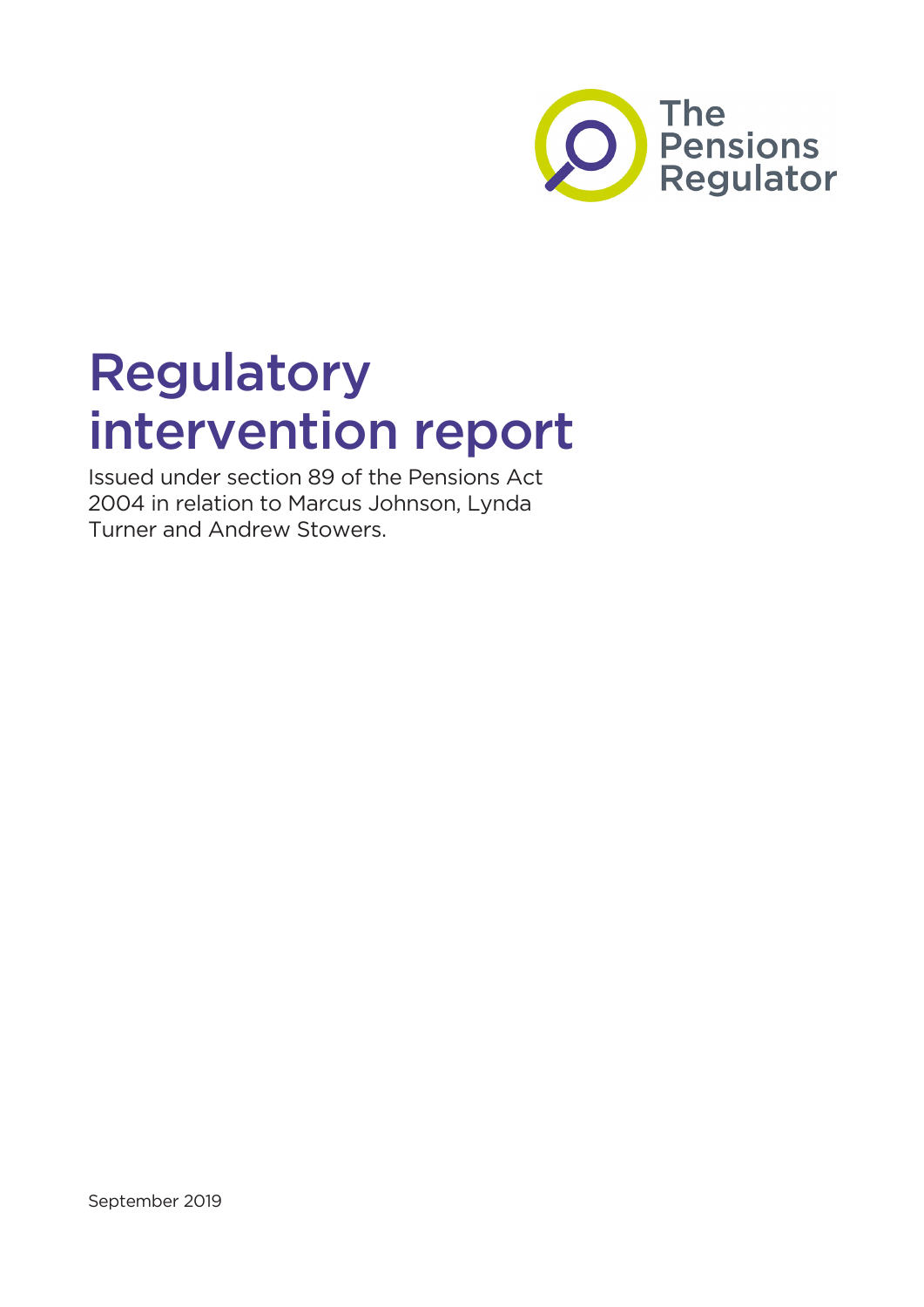## Summary

Three professional trustees have agreed to never again act as trustees of occupational pension schemes thanks to action by The Pensions Regulator (TPR).

We formally started enforcement proceedings against them for attempting to make employer-related investments without the necessary legal and investment advice, and which evidenced insufficient trustee knowledge and understanding. We engaged with the parties and agreed a settlement that we felt achieved an excellent result without having to refer the case to the Determinations Panel to issue a Prohibition Order.

# Background

N W Brown Trustees Limited acted as a professional independent trustee for 23 schemes. On 15 November 2016 we were contacted by a diligent scheme administrator for one of those schemes, who had concerns about a transaction which appeared to be a prohibited employer-related investment of over £500,000 from that scheme to its employer. Although the trustees had signed a letter of comfort that stated they had obtained the necessary legal and investment advice, the administrator was not convinced that appropriate advice had been obtained as the trustees had attempted to make an investment in the employer only days earlier, which had also been denied. The individuals acting on behalf of N W Brown Trustees Limited were Marcus Johnson, Lynda Turner and Andrew Stowers.

#### Illustrated summary

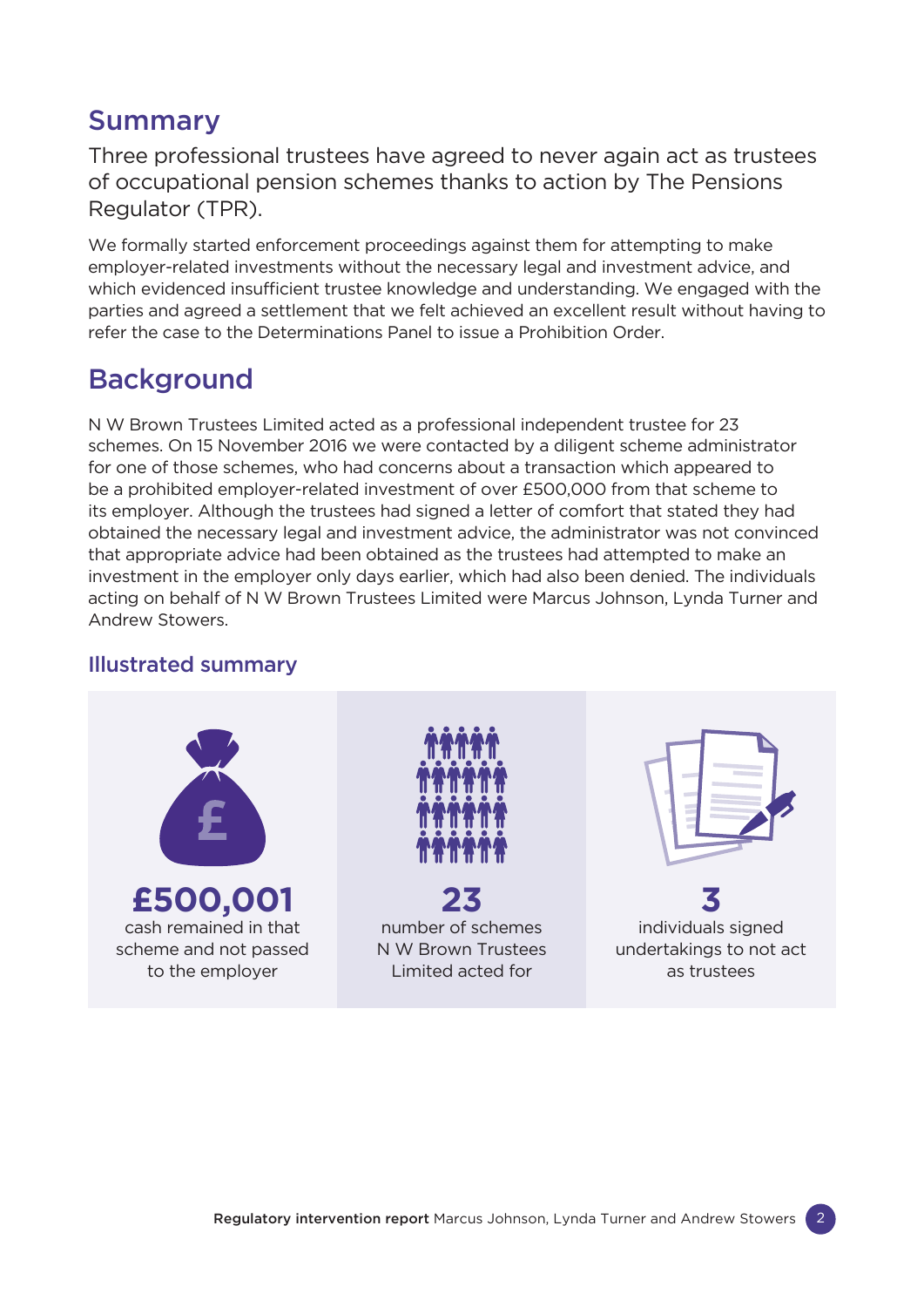## Regulatory action

After the initial communication from the scheme administrator we engaged with N W Brown Trustees to discuss the proposed transaction with Mr Johnson, asking him to provide us with copies of any legal and investment advice that the trustees had obtained. While he initially agreed to this, the limited documents we received did not contain any legal advice and the sole piece of investment advice supported the conclusion that the proposed transaction was an employer-related investment.

We informed the trustees that we were considering using our injunction powers under s15 of the 2004 Pensions Act – powers that we had previously only used in relation to scams cases. We obtained an undertaking that they would not proceed with the transaction until they had provided us with evidence that they had obtained proper advice and, once this immediate risk to the scheme had been addressed, we opened a formal investigation into using our powers.

As part of this investigation, we concluded that the trustees not only lacked sufficient knowledge and understanding about whether the investment was even legal but also failed to get appropriate advice. We therefore concluded that we would formally start enforcement proceedings to prohibit the individuals responsible for these failings from being trustees.

We issued a Warning Notice on 24 October 2017, which set out how Mr Johnson, Ms Turner and Mr Stowers (collectively referred to as the respondents) were involved in this proposed transaction and not only lacked knowledge and understanding of employerrelated investments, but also failed to obtain appropriate legal and investment advice on this proposed transaction.

## Outcome

While the respondents do not accept the case team's prohibition case, they were willing to enter into settlement negotiations to never be trustees of schemes again.

We obtained signed undertakings from the respondents confirming that they would not act as trustee of any occupational pension schemes again (with one exception, allowing Mr Johnson to remain a trustee of a family small self-administered scheme).

N W Brown Trustees Limited and its parent company N W Brown Group Limited confirmed that they would wind down or transfer all appointments to occupational pension schemes by the end of 2019 and would cease to offer trustee services in relation to occupational pension schemes.

As a result of these agreements we were satisfied that the risk to this and other schemes had been eliminated and therefore there was no need for costly and extensive litigation. However, if any of the undertakings are breached or if any new evidence comes to light that we were previously unaware of, we continue to reserve the right to pursue these proceedings in relation to prohibition and any criminal prosecution, or any other relevant enforcement action.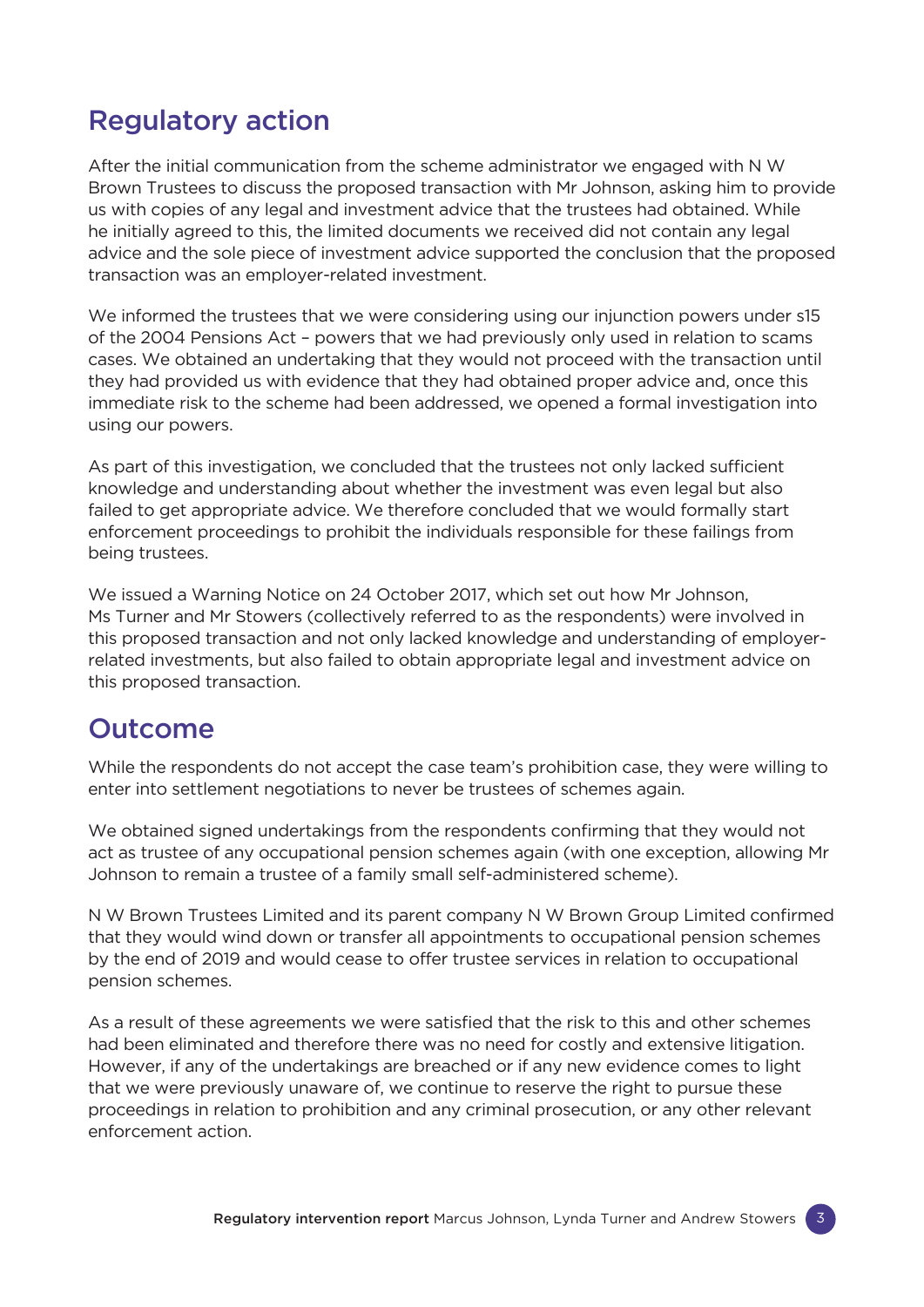## Our approach

We expect trustees to act prudently and to recognise when they may need to take advice. Trustees who charge for their services or who hold themselves out to be experts (ie professional trustees) should show a higher standard of expertise than lay trustees. If they are making major decisions such as an employer-related investment yet lack sufficient knowledge and understanding and do not obtain proper advice, we believe this is significant enough to consider prohibiting them as trustees. Our **prohibition statement** ([www.tpr.gov.uk/-/media/thepensionsregulator/files/import/pdf/statement-prohibition](http://www.tpr.gov.uk/-/media/thepensionsregulator/files/import/pdf/statement-prohibition-orders-july-2016)[orders-july-2016](http://www.tpr.gov.uk/-/media/thepensionsregulator/files/import/pdf/statement-prohibition-orders-july-2016)) provides more detail about our expectations of lay and professional trustees, as well as when we will look to prohibit trustees.

We also expect administrators to be able to identify and challenge such requests from trustees to make transactions which appear to be employer-related loans (even if they are accompanied by letters of comfort detailing the advice they received) and to let us know about the proposals if they have any concerns.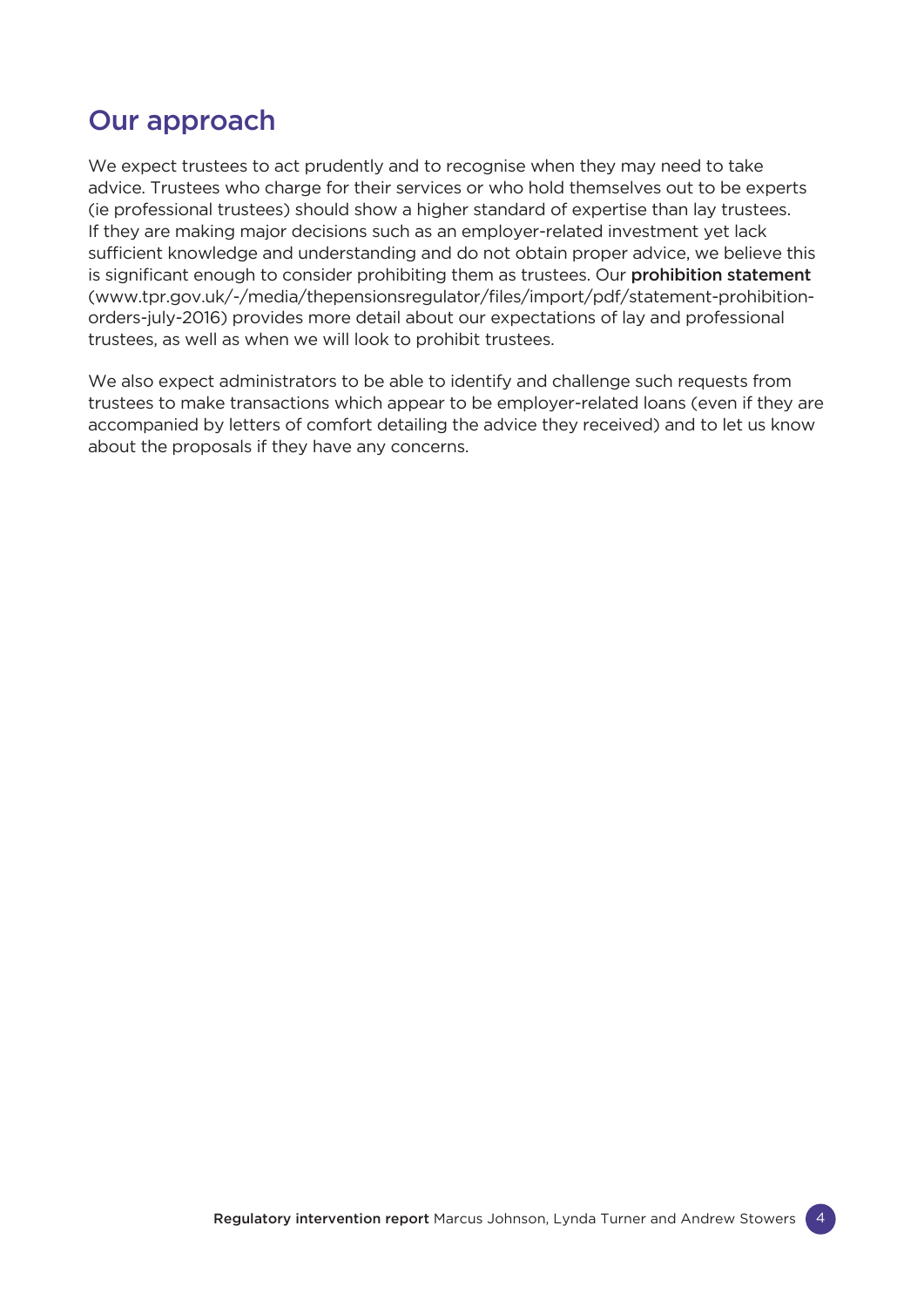# **Timeline**

14 November 2016: The scheme's trustees sign the letter of comfort for scheme administrator to transfer £500,001 from that scheme to the employer.

16 November 2016: TPR opens case.

17 November 2016: Trustees provide an undertaking stating that they will not proceed with the transaction.

24 October 2017: TPR issues a Warning Notice seeking the prohibition of Mr Johnson, Ms Turner and Mr Stowers.

15 February 2018: TPR receives representations from all Directly Affected Parties.

13 December 2018: TPR responds to representations.

3 June 2019: TPR receives undertakings from Mr Johnson, Ms Turner, Mr Stowers, N W Brown Trustees Limited and N W Brown Group Limited.